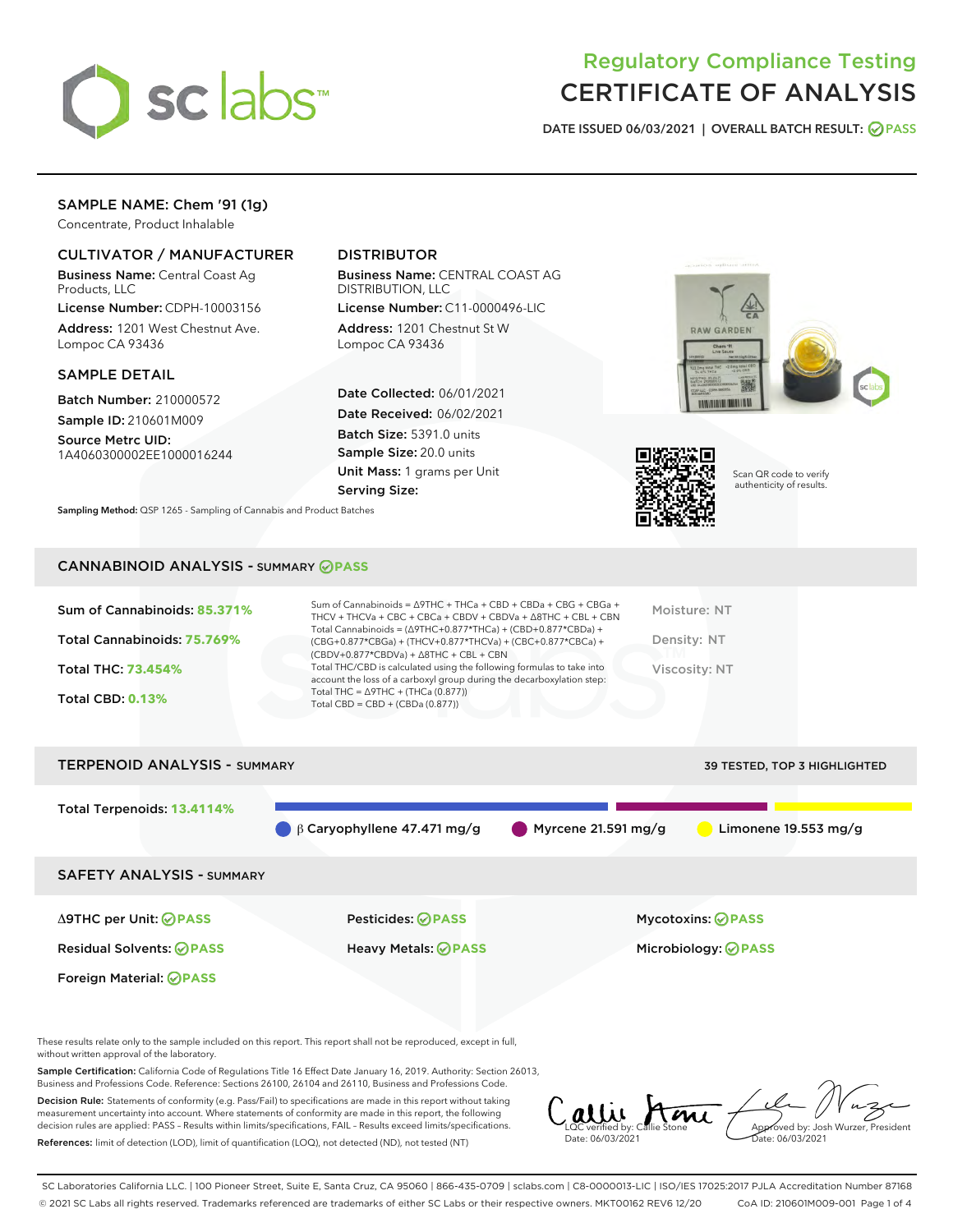



CHEM '91 (1G) | DATE ISSUED 06/03/2021 | OVERALL BATCH RESULT: 2 PASS

#### CANNABINOID TEST RESULTS - 06/03/2021 2 PASS

Tested by high-performance liquid chromatography with diode-array detection (HPLC-DAD). **Method:** QSP 1157 - Analysis of Cannabinoids by HPLC-DAD

#### TOTAL CANNABINOIDS: **75.769%** Total Cannabinoids (Total THC) + (Total CBD) +

(Total CBG) + (Total THCV) + (Total CBC) + (Total CBDV) + ∆8THC + CBL + CBN

TOTAL THC: **73.454%** Total THC (∆9THC+0.877\*THCa)

TOTAL CBD: **0.13%**

Total CBD (CBD+0.877\*CBDa)

TOTAL CBG: 1.33% Total CBG (CBG+0.877\*CBGa)

TOTAL THCV: 0.312% Total THCV (THCV+0.877\*THCVa)

TOTAL CBC: 0.543% Total CBC (CBC+0.877\*CBCa)

TOTAL CBDV: ND Total CBDV (CBDV+0.877\*CBDVa)

| <b>COMPOUND</b>  | LOD/LOQ<br>(mg/g)          | <b>MEASUREMENT</b><br><b>UNCERTAINTY</b><br>(mg/g) | <b>RESULT</b><br>(mg/g) | <b>RESULT</b><br>(%) |
|------------------|----------------------------|----------------------------------------------------|-------------------------|----------------------|
| <b>THCa</b>      | 0.05/0.14                  | ±19.511                                            | 759.19                  | 75.919               |
| <b>A9THC</b>     | 0.06 / 0.26                | ±2.364                                             | 68.73                   | 6.873                |
| <b>CBGa</b>      | 0.1 / 0.2                  | ±0.63                                              | 12.1                    | 1.21                 |
| <b>CBCa</b>      | 0.07/0.28                  | ±0.252                                             | 5.16                    | 0.516                |
| <b>THCVa</b>     | 0.07/0.20                  | ±0.153                                             | 3.21                    | 0.321                |
| <b>CBG</b>       | 0.06/0.19                  | ±0.104                                             | 2.64                    | 0.264                |
| <b>CBDa</b>      | 0.02/0.19                  | ±0.043                                             | 1.48                    | 0.148                |
| <b>CBC</b>       | 0.2 / 0.5                  | ±0.03                                              | 0.9                     | 0.09                 |
| <b>THCV</b>      | 0.1/0.2                    | ±0.01                                              | 0.3                     | 0.03                 |
| $\triangle$ 8THC | 0.1/0.4                    | N/A                                                | <b>ND</b>               | <b>ND</b>            |
| <b>CBD</b>       | 0.07/0.29                  | N/A                                                | <b>ND</b>               | <b>ND</b>            |
| <b>CBDV</b>      | 0.04 / 0.15                | N/A                                                | <b>ND</b>               | <b>ND</b>            |
| <b>CBDVa</b>     | 0.03/0.53                  | N/A                                                | <b>ND</b>               | <b>ND</b>            |
| <b>CBL</b>       | 0.06 / 0.24                | N/A                                                | <b>ND</b>               | <b>ND</b>            |
| <b>CBN</b>       | 0.1/0.3                    | N/A                                                | <b>ND</b>               | <b>ND</b>            |
|                  | <b>SUM OF CANNABINOIDS</b> |                                                    | 853.71 mg/g             | 85.371%              |

#### **UNIT MASS: 1 grams per Unit**

| ∆9THC per Unit                                                                            | 1120 per-package limit | 68.73 mg/unit<br><b>PASS</b> |  |  |
|-------------------------------------------------------------------------------------------|------------------------|------------------------------|--|--|
| <b>Total THC per Unit</b>                                                                 |                        | 734.54 mg/unit               |  |  |
| <b>CBD per Unit</b>                                                                       |                        | <b>ND</b>                    |  |  |
| <b>Total CBD per Unit</b>                                                                 |                        | $1.30$ mg/unit               |  |  |
| Sum of Cannabinoids<br>per Unit                                                           |                        | 853.71 mg/unit               |  |  |
| <b>Total Cannabinoids</b><br>per Unit                                                     |                        | 757.69 mg/unit               |  |  |
| <b>VISCOSITY TEST RESULT</b><br><b>MOISTURE TEST RESULT</b><br><b>DENSITY TEST RESULT</b> |                        |                              |  |  |

Not Tested

Not Tested

Not Tested

#### TERPENOID TEST RESULTS - 06/03/2021

Terpene analysis utilizing gas chromatography-flame ionization detection (GC-FID). **Method:** QSP 1192 - Analysis of Terpenoids by GC-FID

| <b>COMPOUND</b>         | LOD/LOQ<br>(mg/g) | <b>MEASUREMENT</b><br><b>UNCERTAINTY</b><br>(mg/g) | <b>RESULT</b><br><b>RESULT</b><br>$(\%)$<br>(mg/g) |                     |
|-------------------------|-------------------|----------------------------------------------------|----------------------------------------------------|---------------------|
| $\beta$ Caryophyllene   | 0.004 / 0.012     | ±1.6900                                            | 47.471                                             | 4.7471              |
| <b>Myrcene</b>          | 0.008 / 0.025     | ±0.2785                                            | 21.591                                             | 2.1591              |
| Limonene                | 0.005 / 0.016     | ±0.2796                                            | 19.553                                             | 1.9553              |
| $\alpha$ Humulene       | 0.009 / 0.029     | ±0.4446                                            | 13.852                                             | 1.3852              |
| Linalool                | 0.009 / 0.032     | ±0.2687                                            | 7.070                                              | 0.7070              |
| Terpinolene             | 0.008 / 0.026     | ±0.1125                                            | 5.490                                              | 0.5490              |
| trans-β-Farnesene       | 0.008 / 0.025     | ±0.1215                                            | 3.423                                              | 0.3423              |
| $\alpha$ Bisabolol      | 0.008 / 0.026     | ±0.1770                                            | 3.314                                              | 0.3314              |
| $\beta$ Pinene          | 0.004 / 0.014     | ±0.0273                                            | 2.375                                              | 0.2375              |
| Terpineol               | 0.016 / 0.055     | ±0.1334                                            | 2.173                                              | 0.2173              |
| Fenchol                 | 0.010 / 0.034     | ±0.0835                                            | 2.157                                              | 0.2157              |
| $\alpha$ Pinene         | 0.005 / 0.017     | ±0.0128                                            | 1.488                                              | 0.1488              |
| Ocimene                 | 0.011 / 0.038     | ±0.0411                                            | 1.279                                              | 0.1279              |
| Caryophyllene<br>Oxide  | 0.010 / 0.033     | ±0.0284                                            | 0.618                                              | 0.0618              |
| <b>Borneol</b>          | 0.005 / 0.016     | ±0.0251                                            | 0.598                                              | 0.0598              |
| Camphene                | 0.005 / 0.015     | ±0.0029                                            | 0.248                                              | 0.0248              |
| $\alpha$ Phellandrene   | 0.006 / 0.020     | ±0.0027                                            | 0.196                                              | 0.0196              |
| Geraniol                | 0.002 / 0.007     | ±0.0082                                            | 0.187                                              | 0.0187              |
| 3 Carene                | 0.005 / 0.018     | ±0.0025                                            | 0.173                                              | 0.0173              |
| Fenchone                | 0.009 / 0.028     | ±0.0049                                            | 0.167                                              | 0.0167              |
| $\alpha$ Terpinene      | 0.005 / 0.017     | ±0.0022                                            | 0.150                                              | 0.0150              |
| Citronellol             | 0.003 / 0.010     | ±0.0064                                            | 0.131                                              | 0.0131              |
| <b>Geranyl Acetate</b>  | 0.004 / 0.014     | ±0.0054                                            | 0.130                                              | 0.0130              |
| $\gamma$ Terpinene      | 0.006 / 0.018     | ±0.0017                                            | 0.100                                              | 0.0100              |
| Sabinene Hydrate        | 0.006 / 0.022     | ±0.0028                                            | 0.072                                              | 0.0072              |
| Guaiol                  | 0.009 / 0.030     | ±0.0026                                            | 0.055                                              | 0.0055              |
| Nerol                   | 0.003 / 0.011     | ±0.0016                                            | 0.035                                              | 0.0035              |
| p-Cymene                | 0.005 / 0.016     | ±0.0005                                            | 0.018                                              | 0.0018              |
| Isoborneol              | 0.004 / 0.012     | N/A                                                | <loq< th=""><th><loq< th=""></loq<></th></loq<>    | <loq< th=""></loq<> |
| Sabinene                | 0.004 / 0.014     | N/A                                                | <b>ND</b>                                          | <b>ND</b>           |
| Eucalyptol              | 0.006 / 0.018     | N/A                                                | ND                                                 | <b>ND</b>           |
| (-)-Isopulegol          | 0.005 / 0.016     | N/A                                                | ND                                                 | ND                  |
| Camphor                 | 0.006 / 0.019     | N/A                                                | ND                                                 | <b>ND</b>           |
| Menthol                 | 0.008 / 0.025     | N/A                                                | ND                                                 | <b>ND</b>           |
| R-(+)-Pulegone          | 0.003 / 0.011     | N/A                                                | ND                                                 | ND                  |
| $\alpha$ Cedrene        | 0.005 / 0.016     | N/A                                                | ND                                                 | ND                  |
| Valencene               | 0.009 / 0.030     | N/A                                                | ND                                                 | <b>ND</b>           |
| Nerolidol               | 0.009 / 0.028     | N/A                                                | ND                                                 | ND                  |
| Cedrol                  | 0.008 / 0.027     | N/A                                                | ND                                                 | <b>ND</b>           |
| <b>TOTAL TERPENOIDS</b> |                   |                                                    | 134.114 mg/g                                       | 13.4114%            |

SC Laboratories California LLC. | 100 Pioneer Street, Suite E, Santa Cruz, CA 95060 | 866-435-0709 | sclabs.com | C8-0000013-LIC | ISO/IES 17025:2017 PJLA Accreditation Number 87168 © 2021 SC Labs all rights reserved. Trademarks referenced are trademarks of either SC Labs or their respective owners. MKT00162 REV6 12/20 CoA ID: 210601M009-001 Page 2 of 4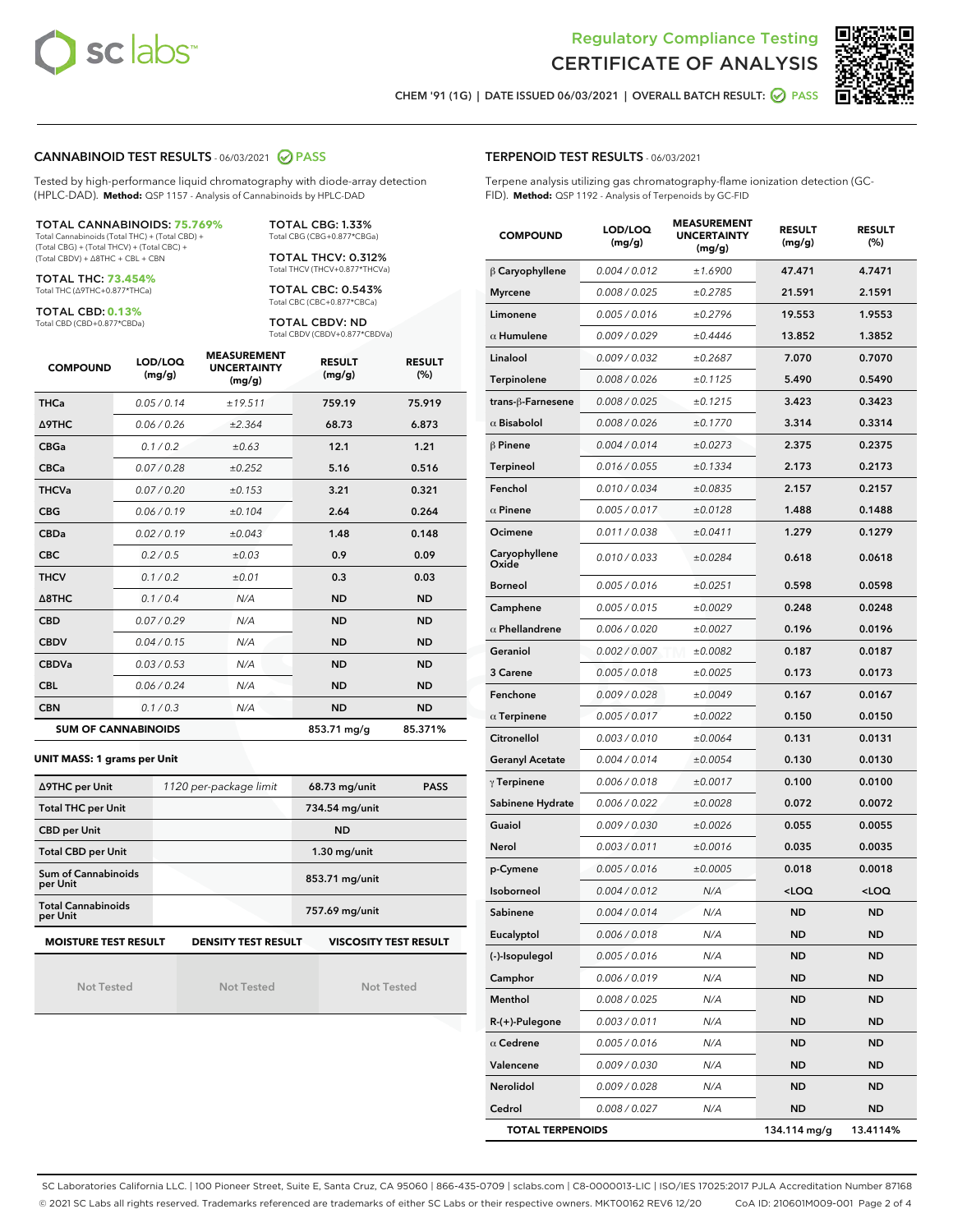



CHEM '91 (1G) | DATE ISSUED 06/03/2021 | OVERALL BATCH RESULT: 2 PASS

## CATEGORY 1 PESTICIDE TEST RESULTS - 06/03/2021 2 PASS

Pesticide and plant growth regulator analysis utilizing high-performance liquid chromatography-mass spectrometry (HPLC-MS) or gas chromatography-mass spectrometry (GC-MS). \*GC-MS utilized where indicated. **Method:** QSP 1212 - Analysis of Pesticides and Mycotoxins by LC-MS or QSP 1213 - Analysis of Pesticides by GC-MS

| 0.03 / 0.08<br><b>ND</b><br><b>PASS</b><br>Aldicarb<br>$\ge$ LOD<br>N/A<br>Carbofuran<br>0.02 / 0.05<br>N/A<br>$\ge$ LOD<br><b>ND</b><br><b>PASS</b><br>Chlordane*<br>0.03 / 0.08<br>$\ge$ LOD<br>N/A<br><b>ND</b><br><b>PASS</b><br>Chlorfenapyr*<br>0.03/0.10<br>$\ge$ LOD<br>N/A<br><b>ND</b><br><b>PASS</b><br>0.02 / 0.06<br>N/A<br><b>ND</b><br><b>PASS</b><br>Chlorpyrifos<br>$\ge$ LOD<br>N/A<br>Coumaphos<br>0.02 / 0.07<br><b>ND</b><br><b>PASS</b><br>$\ge$ LOD<br>Daminozide<br>0.02 / 0.07<br>N/A<br><b>ND</b><br><b>PASS</b><br>$\ge$ LOD<br><b>DDVP</b><br>0.03/0.09<br>$>$ LOD<br>N/A<br><b>ND</b><br><b>PASS</b><br>(Dichlorvos)<br>Dimethoate<br>0.03/0.08<br>$\ge$ LOD<br>N/A<br><b>PASS</b><br><b>ND</b><br>0.03 / 0.10<br>N/A<br><b>ND</b><br><b>PASS</b><br>Ethoprop(hos)<br>$>$ LOD<br>0.02 / 0.06<br>N/A<br><b>ND</b><br><b>PASS</b><br>$\ge$ LOD<br>Etofenprox<br>Fenoxycarb<br>0.03/0.08<br>$\ge$ LOD<br>N/A<br><b>ND</b><br><b>PASS</b><br>0.03/0.08<br>$\ge$ LOD<br>N/A<br><b>ND</b><br><b>PASS</b><br>Fipronil<br>Imazalil<br>0.02 / 0.06<br>$>$ LOD<br>N/A<br><b>ND</b><br><b>PASS</b><br><b>Methiocarb</b><br>0.02 / 0.07<br>$\ge$ LOD<br>N/A<br><b>ND</b><br><b>PASS</b><br>Methyl<br>0.03/0.10<br>N/A<br><b>ND</b><br>$\ge$ LOD<br><b>PASS</b><br>parathion<br>0.03/0.09<br><b>Mevinphos</b><br>$\ge$ LOD<br>N/A<br><b>ND</b><br><b>PASS</b><br>Paclobutrazol<br>0.02 / 0.05<br>N/A<br>$>$ LOD<br><b>ND</b><br><b>PASS</b><br>0.03/0.09<br>N/A<br>$\ge$ LOD<br><b>ND</b><br><b>PASS</b><br>Propoxur<br>0.03 / 0.08<br><b>ND</b><br><b>PASS</b><br>Spiroxamine<br>$\ge$ LOD<br>N/A<br>Thiacloprid<br>0.03/0.10<br>N/A<br><b>ND</b><br><b>PASS</b><br>$\ge$ LOD | <b>COMPOUND</b> | LOD/LOQ<br>$(\mu g/g)$ | <b>ACTION</b><br><b>LIMIT</b><br>$(\mu g/g)$ | <b>MEASUREMENT</b><br><b>UNCERTAINTY</b><br>$(\mu g/g)$ | <b>RESULT</b><br>$(\mu g/g)$ | <b>RESULT</b> |
|------------------------------------------------------------------------------------------------------------------------------------------------------------------------------------------------------------------------------------------------------------------------------------------------------------------------------------------------------------------------------------------------------------------------------------------------------------------------------------------------------------------------------------------------------------------------------------------------------------------------------------------------------------------------------------------------------------------------------------------------------------------------------------------------------------------------------------------------------------------------------------------------------------------------------------------------------------------------------------------------------------------------------------------------------------------------------------------------------------------------------------------------------------------------------------------------------------------------------------------------------------------------------------------------------------------------------------------------------------------------------------------------------------------------------------------------------------------------------------------------------------------------------------------------------------------------------------------------------------------------------------------------------------------------------------------------|-----------------|------------------------|----------------------------------------------|---------------------------------------------------------|------------------------------|---------------|
|                                                                                                                                                                                                                                                                                                                                                                                                                                                                                                                                                                                                                                                                                                                                                                                                                                                                                                                                                                                                                                                                                                                                                                                                                                                                                                                                                                                                                                                                                                                                                                                                                                                                                                |                 |                        |                                              |                                                         |                              |               |
|                                                                                                                                                                                                                                                                                                                                                                                                                                                                                                                                                                                                                                                                                                                                                                                                                                                                                                                                                                                                                                                                                                                                                                                                                                                                                                                                                                                                                                                                                                                                                                                                                                                                                                |                 |                        |                                              |                                                         |                              |               |
|                                                                                                                                                                                                                                                                                                                                                                                                                                                                                                                                                                                                                                                                                                                                                                                                                                                                                                                                                                                                                                                                                                                                                                                                                                                                                                                                                                                                                                                                                                                                                                                                                                                                                                |                 |                        |                                              |                                                         |                              |               |
|                                                                                                                                                                                                                                                                                                                                                                                                                                                                                                                                                                                                                                                                                                                                                                                                                                                                                                                                                                                                                                                                                                                                                                                                                                                                                                                                                                                                                                                                                                                                                                                                                                                                                                |                 |                        |                                              |                                                         |                              |               |
|                                                                                                                                                                                                                                                                                                                                                                                                                                                                                                                                                                                                                                                                                                                                                                                                                                                                                                                                                                                                                                                                                                                                                                                                                                                                                                                                                                                                                                                                                                                                                                                                                                                                                                |                 |                        |                                              |                                                         |                              |               |
|                                                                                                                                                                                                                                                                                                                                                                                                                                                                                                                                                                                                                                                                                                                                                                                                                                                                                                                                                                                                                                                                                                                                                                                                                                                                                                                                                                                                                                                                                                                                                                                                                                                                                                |                 |                        |                                              |                                                         |                              |               |
|                                                                                                                                                                                                                                                                                                                                                                                                                                                                                                                                                                                                                                                                                                                                                                                                                                                                                                                                                                                                                                                                                                                                                                                                                                                                                                                                                                                                                                                                                                                                                                                                                                                                                                |                 |                        |                                              |                                                         |                              |               |
|                                                                                                                                                                                                                                                                                                                                                                                                                                                                                                                                                                                                                                                                                                                                                                                                                                                                                                                                                                                                                                                                                                                                                                                                                                                                                                                                                                                                                                                                                                                                                                                                                                                                                                |                 |                        |                                              |                                                         |                              |               |
|                                                                                                                                                                                                                                                                                                                                                                                                                                                                                                                                                                                                                                                                                                                                                                                                                                                                                                                                                                                                                                                                                                                                                                                                                                                                                                                                                                                                                                                                                                                                                                                                                                                                                                |                 |                        |                                              |                                                         |                              |               |
|                                                                                                                                                                                                                                                                                                                                                                                                                                                                                                                                                                                                                                                                                                                                                                                                                                                                                                                                                                                                                                                                                                                                                                                                                                                                                                                                                                                                                                                                                                                                                                                                                                                                                                |                 |                        |                                              |                                                         |                              |               |
|                                                                                                                                                                                                                                                                                                                                                                                                                                                                                                                                                                                                                                                                                                                                                                                                                                                                                                                                                                                                                                                                                                                                                                                                                                                                                                                                                                                                                                                                                                                                                                                                                                                                                                |                 |                        |                                              |                                                         |                              |               |
|                                                                                                                                                                                                                                                                                                                                                                                                                                                                                                                                                                                                                                                                                                                                                                                                                                                                                                                                                                                                                                                                                                                                                                                                                                                                                                                                                                                                                                                                                                                                                                                                                                                                                                |                 |                        |                                              |                                                         |                              |               |
|                                                                                                                                                                                                                                                                                                                                                                                                                                                                                                                                                                                                                                                                                                                                                                                                                                                                                                                                                                                                                                                                                                                                                                                                                                                                                                                                                                                                                                                                                                                                                                                                                                                                                                |                 |                        |                                              |                                                         |                              |               |
|                                                                                                                                                                                                                                                                                                                                                                                                                                                                                                                                                                                                                                                                                                                                                                                                                                                                                                                                                                                                                                                                                                                                                                                                                                                                                                                                                                                                                                                                                                                                                                                                                                                                                                |                 |                        |                                              |                                                         |                              |               |
|                                                                                                                                                                                                                                                                                                                                                                                                                                                                                                                                                                                                                                                                                                                                                                                                                                                                                                                                                                                                                                                                                                                                                                                                                                                                                                                                                                                                                                                                                                                                                                                                                                                                                                |                 |                        |                                              |                                                         |                              |               |
|                                                                                                                                                                                                                                                                                                                                                                                                                                                                                                                                                                                                                                                                                                                                                                                                                                                                                                                                                                                                                                                                                                                                                                                                                                                                                                                                                                                                                                                                                                                                                                                                                                                                                                |                 |                        |                                              |                                                         |                              |               |
|                                                                                                                                                                                                                                                                                                                                                                                                                                                                                                                                                                                                                                                                                                                                                                                                                                                                                                                                                                                                                                                                                                                                                                                                                                                                                                                                                                                                                                                                                                                                                                                                                                                                                                |                 |                        |                                              |                                                         |                              |               |
|                                                                                                                                                                                                                                                                                                                                                                                                                                                                                                                                                                                                                                                                                                                                                                                                                                                                                                                                                                                                                                                                                                                                                                                                                                                                                                                                                                                                                                                                                                                                                                                                                                                                                                |                 |                        |                                              |                                                         |                              |               |
|                                                                                                                                                                                                                                                                                                                                                                                                                                                                                                                                                                                                                                                                                                                                                                                                                                                                                                                                                                                                                                                                                                                                                                                                                                                                                                                                                                                                                                                                                                                                                                                                                                                                                                |                 |                        |                                              |                                                         |                              |               |
|                                                                                                                                                                                                                                                                                                                                                                                                                                                                                                                                                                                                                                                                                                                                                                                                                                                                                                                                                                                                                                                                                                                                                                                                                                                                                                                                                                                                                                                                                                                                                                                                                                                                                                |                 |                        |                                              |                                                         |                              |               |
|                                                                                                                                                                                                                                                                                                                                                                                                                                                                                                                                                                                                                                                                                                                                                                                                                                                                                                                                                                                                                                                                                                                                                                                                                                                                                                                                                                                                                                                                                                                                                                                                                                                                                                |                 |                        |                                              |                                                         |                              |               |

#### CATEGORY 2 PESTICIDE TEST RESULTS - 06/03/2021 @ PASS

| <b>COMPOUND</b>          | LOD/LOO<br>$(\mu g/g)$ | <b>ACTION</b><br>LIMIT<br>$(\mu g/g)$ | <b>MEASUREMENT</b><br><b>UNCERTAINTY</b><br>$(\mu g/g)$ | <b>RESULT</b><br>$(\mu g/g)$ | <b>RESULT</b> |  |
|--------------------------|------------------------|---------------------------------------|---------------------------------------------------------|------------------------------|---------------|--|
| Abamectin                | 0.03/0.10              | 0.1                                   | N/A                                                     | <b>ND</b>                    | <b>PASS</b>   |  |
| Acephate                 | 0.02/0.07              | 0.1                                   | N/A                                                     | <b>ND</b>                    | <b>PASS</b>   |  |
| Acequinocyl              | 0.02/0.07              | 0.1                                   | N/A                                                     | <b>ND</b>                    | <b>PASS</b>   |  |
| Acetamiprid              | 0.02 / 0.05            | 0.1                                   | N/A                                                     | <b>ND</b>                    | <b>PASS</b>   |  |
| Azoxystrobin             | 0.02/0.07              | 0.1                                   | N/A                                                     | <b>ND</b>                    | <b>PASS</b>   |  |
| <b>Bifenazate</b>        | 0.01 / 0.04            | 0.1                                   | N/A                                                     | <b>ND</b>                    | <b>PASS</b>   |  |
| <b>Bifenthrin</b>        | 0.02 / 0.05            | 3                                     | N/A                                                     | <b>ND</b>                    | <b>PASS</b>   |  |
| <b>Boscalid</b>          | 0.03/0.09              | 0.1                                   | N/A                                                     | <b>ND</b>                    | <b>PASS</b>   |  |
| Captan                   | 0.19/0.57              | 0.7                                   | N/A                                                     | <b>ND</b>                    | <b>PASS</b>   |  |
| Carbaryl                 | 0.02/0.06              | 0.5                                   | N/A                                                     | <b>ND</b>                    | <b>PASS</b>   |  |
| Chlorantranilip-<br>role | 0.04/0.12              | 10                                    | N/A                                                     | <b>ND</b>                    | <b>PASS</b>   |  |
| Clofentezine             | 0.03/0.09              | 0.1                                   | N/A                                                     | <b>ND</b>                    | <b>PASS</b>   |  |

|  | <b>CATEGORY 2 PESTICIDE TEST RESULTS</b> - 06/03/2021 continued |  |
|--|-----------------------------------------------------------------|--|
|--|-----------------------------------------------------------------|--|

| <b>COMPOUND</b>               | LOD/LOQ<br>(µg/g) | <b>ACTION</b><br>LIMIT<br>$(\mu g/g)$ | <b>MEASUREMENT</b><br><b>UNCERTAINTY</b><br>$(\mu g/g)$ | <b>RESULT</b><br>(µg/g) | <b>RESULT</b> |
|-------------------------------|-------------------|---------------------------------------|---------------------------------------------------------|-------------------------|---------------|
| Cyfluthrin                    | 0.12 / 0.38       | 2                                     | N/A                                                     | <b>ND</b>               | <b>PASS</b>   |
| Cypermethrin                  | 0.11 / 0.32       | $\mathcal{I}$                         | N/A                                                     | <b>ND</b>               | <b>PASS</b>   |
| Diazinon                      | 0.02 / 0.05       | 0.1                                   | N/A                                                     | <b>ND</b>               | <b>PASS</b>   |
| Dimethomorph                  | 0.03 / 0.09       | 2                                     | N/A                                                     | <b>ND</b>               | <b>PASS</b>   |
| Etoxazole                     | 0.02 / 0.06       | 0.1                                   | N/A                                                     | <b>ND</b>               | <b>PASS</b>   |
| Fenhexamid                    | 0.03 / 0.09       | 0.1                                   | N/A                                                     | <b>ND</b>               | <b>PASS</b>   |
| Fenpyroximate                 | 0.02 / 0.06       | 0.1                                   | N/A                                                     | <b>ND</b>               | <b>PASS</b>   |
| Flonicamid                    | 0.03 / 0.10       | 0.1                                   | N/A                                                     | <b>ND</b>               | <b>PASS</b>   |
| Fludioxonil                   | 0.03 / 0.10       | 0.1                                   | N/A                                                     | <b>ND</b>               | <b>PASS</b>   |
| Hexythiazox                   | 0.02 / 0.07       | 0.1                                   | N/A                                                     | <b>ND</b>               | <b>PASS</b>   |
| Imidacloprid                  | 0.04 / 0.11       | 5                                     | N/A                                                     | <b>ND</b>               | <b>PASS</b>   |
| Kresoxim-methyl               | 0.02 / 0.07       | 0.1                                   | N/A                                                     | <b>ND</b>               | <b>PASS</b>   |
| Malathion                     | 0.03 / 0.09       | 0.5                                   | N/A                                                     | <b>ND</b>               | <b>PASS</b>   |
| Metalaxyl                     | 0.02 / 0.07       | $\overline{c}$                        | N/A                                                     | <b>ND</b>               | <b>PASS</b>   |
| Methomyl                      | 0.03 / 0.10       | $\mathcal{I}$                         | N/A                                                     | <b>ND</b>               | <b>PASS</b>   |
| Myclobutanil                  | 0.03 / 0.09       | 0.1                                   | N/A                                                     | <b>ND</b>               | <b>PASS</b>   |
| Naled                         | 0.02 / 0.07       | 0.1                                   | N/A                                                     | <b>ND</b>               | <b>PASS</b>   |
| Oxamyl                        | 0.04 / 0.11       | 0.5                                   | N/A                                                     | <b>ND</b>               | <b>PASS</b>   |
| Pentachloronitro-<br>benzene* | 0.03/0.09         | 0.1                                   | N/A                                                     | <b>ND</b>               | <b>PASS</b>   |
| Permethrin                    | 0.04 / 0.12       | 0.5                                   | N/A                                                     | <b>ND</b>               | <b>PASS</b>   |
| Phosmet                       | 0.03 / 0.10       | 0.1                                   | N/A                                                     | <b>ND</b>               | <b>PASS</b>   |
| Piperonylbu-<br>toxide        | 0.02 / 0.07       | 3                                     | N/A                                                     | <b>ND</b>               | <b>PASS</b>   |
| Prallethrin                   | 0.03 / 0.08       | 0.1                                   | N/A                                                     | <b>ND</b>               | <b>PASS</b>   |
| Propiconazole                 | 0.02 / 0.07       | 0.1                                   | N/A                                                     | <b>ND</b>               | <b>PASS</b>   |
| Pyrethrins                    | 0.04 / 0.12       | 0.5                                   | N/A                                                     | <b>ND</b>               | <b>PASS</b>   |
| Pyridaben                     | 0.02 / 0.07       | 0.1                                   | N/A                                                     | <b>ND</b>               | <b>PASS</b>   |
| Spinetoram                    | 0.02 / 0.07       | 0.1                                   | N/A                                                     | <b>ND</b>               | <b>PASS</b>   |
| Spinosad                      | 0.02 / 0.07       | 0.1                                   | N/A                                                     | <b>ND</b>               | <b>PASS</b>   |
| Spiromesifen                  | 0.02 / 0.05       | 0.1                                   | N/A                                                     | <b>ND</b>               | <b>PASS</b>   |
| Spirotetramat                 | 0.02 / 0.06       | 0.1                                   | N/A                                                     | <b>ND</b>               | <b>PASS</b>   |
| Tebuconazole                  | 0.02 / 0.07       | 0.1                                   | N/A                                                     | <b>ND</b>               | <b>PASS</b>   |
| Thiamethoxam                  | 0.03 / 0.10       | 5                                     | N/A                                                     | <b>ND</b>               | <b>PASS</b>   |
| Trifloxystrobin               | 0.03 / 0.08       | 0.1                                   | N/A                                                     | <b>ND</b>               | <b>PASS</b>   |

SC Laboratories California LLC. | 100 Pioneer Street, Suite E, Santa Cruz, CA 95060 | 866-435-0709 | sclabs.com | C8-0000013-LIC | ISO/IES 17025:2017 PJLA Accreditation Number 87168 © 2021 SC Labs all rights reserved. Trademarks referenced are trademarks of either SC Labs or their respective owners. MKT00162 REV6 12/20 CoA ID: 210601M009-001 Page 3 of 4